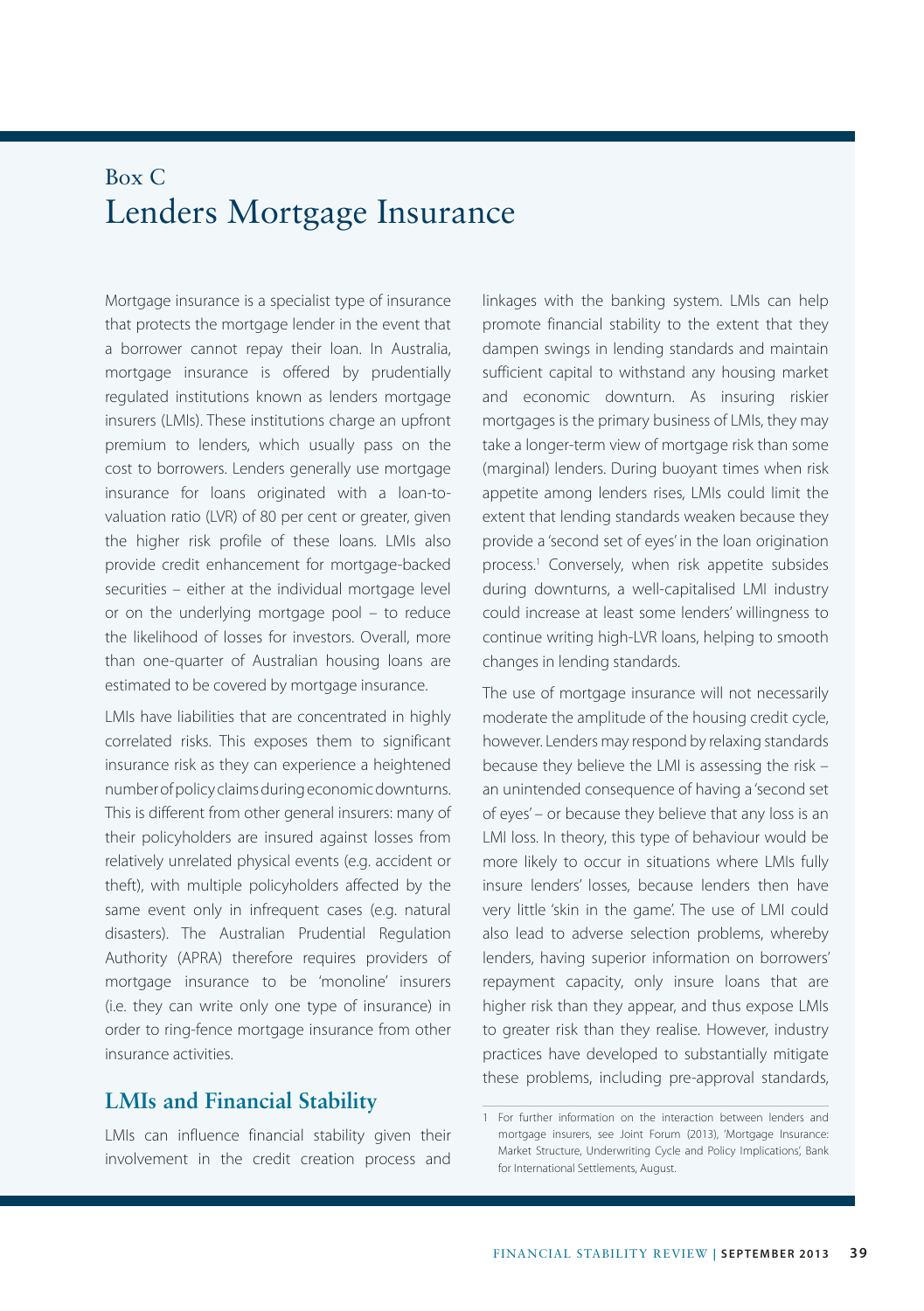monitoring processes and claims management practices. More generally, as the mortgage insurance market is cyclical – like most financial activities – the risk appetite of LMIs will not necessarily be less procyclical than lenders in all circumstances. For instance, US bond insurers started insuring riskier financial products in the years leading up to the global financial crisis, contributing to procyclicality in the financial system.

The correlated nature of mortgage insurance policies means that a severe downturn in the housing market and the economy would likely result in substantial claims on LMIs, potentially weakening their creditworthiness. Distress in the LMI sector could hinder the payment of claims to lenders, although the direct financial impact of this on the Australian banking system is unlikely to be substantial.

There could be more significant indirect effects from distress in the LMI sector. Without the ability to transfer credit risk to LMIs, some lenders may be reluctant to offer new mortgages with high LVRs, for example to first home buyers. Any such pull-back from providing housing credit would in turn affect the broader economy and confidence in the financial system. Confidence effects stemming from LMI distress could be exacerbated by the likelihood that it would occur in the context of a weak economy, when lenders would presumably be incurring significant losses in their non-housing loan portfolios. A further relevant factor is the structure of the LMI industry in a given market, including, for example, the degree of substitutability and barriers to entry for new players.

APRA's prudential settings take into account that an LMI's business is concentrated in correlated risks and is closely linked to the banking sector. To ensure they are resilient to the key tail risk they face (a very severe housing market downturn), Australian LMIs hold a substantial amount of capital against 'insurance concentration risk' (a component of their total capital requirement). Furthermore, APRA's stress-testing of Australian banks also considers their interconnections with LMIs. More broadly, like all general insurers, LMIs are subject to intensive supervision, including ongoing monitoring of risks and financial condition, scenario analysis and detailed on-site supervisory reviews, followed by supervisory responses where appropriate.

## **International Comparison of Mortgage Insurance**

Mortgage insurance is available in many jurisdictions but extensively used in only a small number, including Australia, Canada, Hong Kong, the Netherlands and the United States. The structure of the mortgage insurance industry across these and other countries varies considerably and is affected by the domestic regulatory landscape and the extent of government participation in each jurisdiction (Table C1).

Regulatory arrangements can support the use of LMI. In a number of countries, insured mortgages have lower capital requirements, creating an incentive for banks to use mortgage insurance. In other cases, mortgage insurance is mandatory: for example, high-LVR mortgages originated by regulated deposittaking institutions in Canada and Hong Kong, as well as those purchased by the government-sponsored enterprises in the United States, must be insured. In Australia, mortgage insurance is not mandatory, but APRA's prudential framework includes lower capital requirements for insured higher-risk mortgages of (smaller) deposit-taking institutions operating on the standardised approach to capital adequacy. Even though the (larger) deposit-taking institutions operating on the advanced approach to capital adequacy have quite limited capital incentives to do so, they still use insurance extensively for high-LVR mortgages, given the credit risk transfer and other benefits of LMI.<sup>2</sup>

<sup>2</sup> The explicit regulatory incentive for Australian banks to use LMI has, to a significant extent, been reduced for banks approved to use internal models because APRA requires a minimum 20 per cent loss given default assumption in these models irrespective of LMI. This floor was imposed as a substitute for the limited downturn experience in Australia over the past few decades.